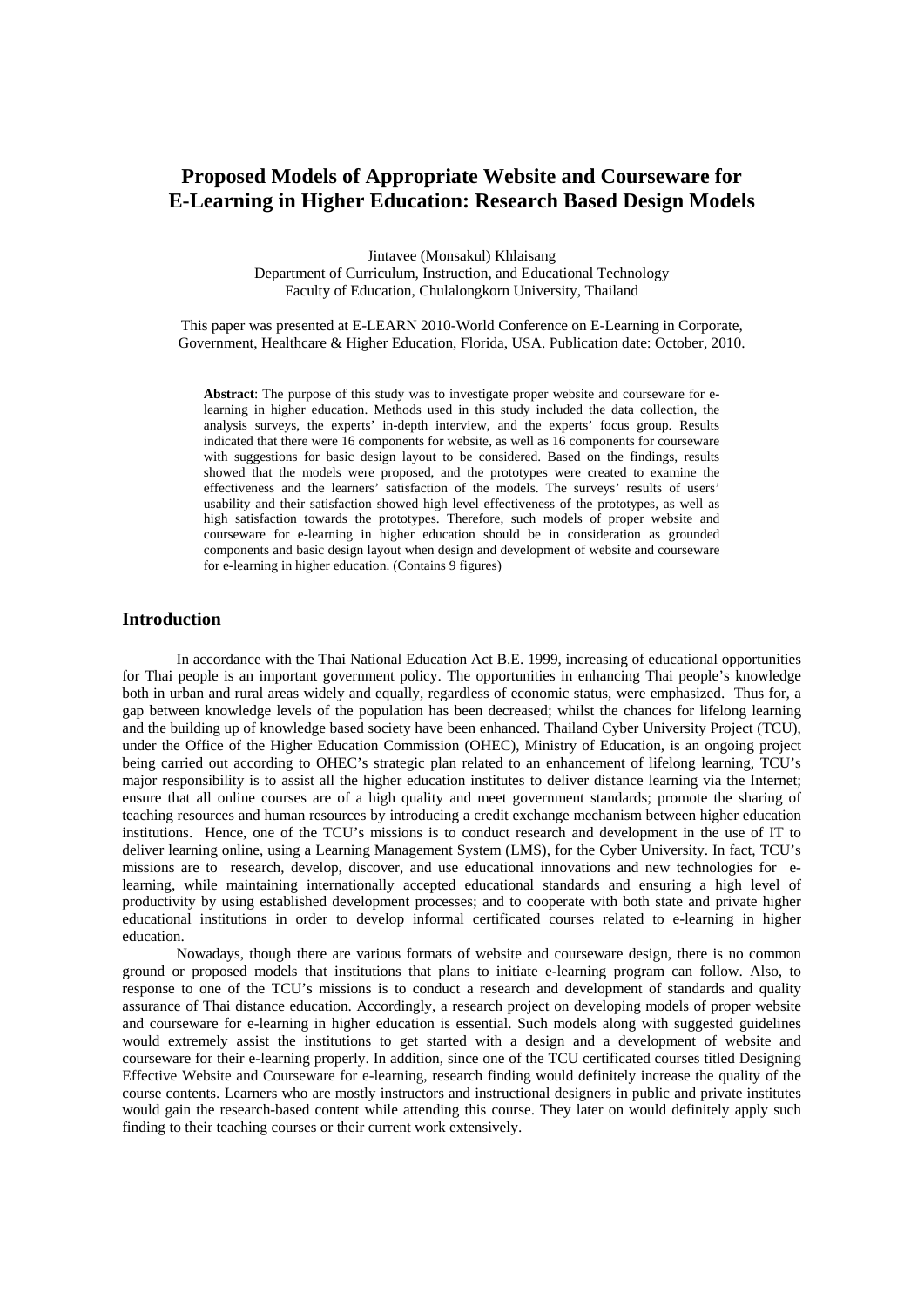Objectives of this research are: (1) to review the related literatures including research reports and academic articles and also to survey the need and preferred website and courseware formats from the learners as well as the experts, (2) to ask for experts' opinions in relations to the proper model of website and courseware for e-learning in higher education by employing the focus group method, (3) to develop the proper model of website and courseware for e-learning in higher education based on the Thai context, and (4) to develop the prototype of the website and courseware in order to try out for usability testing and users' satisfaction with the online learners. According to the mentioned objectives, higher education institutes will have proper model of website and courseware for e-learning in higher education appropriating to Thai context. Also, TCU can employ such findings to improve their e-learning website and courseware to the higher quality of teaching and learning.

# **The Research Study**

 A framework of this research study was based on the 6 major areas including (1) Multimedia design including picture, graphic, animation, text, sound, and video (2) Interface design (3) Content design (4) Design of navigation (5) Design of Usability and (6) Design of Accessibility (Alessi and Trollip, 1991; Gary, 2008; Khan, 2005; Lynch and Horton, 1999; Mayer, 2005; Waterhouse, 2005).The research methodology employed a research and development method in order to develop a proposed model and to investigate the result of the developed model and prototype. Accordingly, the research methodology consisted of 4 phases as follows:

**Phase 1** in response to the objective 1 to review the related literatures including research reports and academic articles and also to survey the need and preferred website and courseware formats from the learners as well as the experts, the output emerging out from this phase is components for drafts of proposed models. Detail procedures are as follows:

 1. Analyzing and synthesizing related documents including research reports, academic articles. Such information was used as guidelines to design and develop effective website and courseware appropriate to the higher education e-learning environment.

 2. In addition to the information gained from the related documents, researcher conducted the survey to online instructors and learners to investigate their need and their preferences. The returned surveys were from 10 online instructors and also 64 learners of the e-learning program were reported and used as guidelines to conduct the proposed models.

**Phase 2** in response to the objective 2 to ask for experts' opinions in relations to the proper model of website and courseware for e-learning in higher education by employing the focus group method, the output emerging out from this phase is the drafts of proposed models. Detail procedures are as follows:

 1. In-depth interviews with 10 experts answering to the surveys and who have at least one year experience teaching in e-learning mode were conducted to confirm an appropriateness of the survey results. The result of the 16 components for website and 16 components for courseware design were adjusted accordingly.

 2. Based on the above results, the researcher proposed a draft model of website and courseware for e-learning in higher education that experienced instructors and learners were in agreement to be important.

**Phase 3** in response to the objective 3 to develop the proper model of website and courseware for elearning in higher education based on the Thai context, the output emerging out from this phase is the drafts of prototypes based on the models. Detail procedures are as follows:

 1. The researcher invited the experts who have had experiences with e-learning at least 3 years to evaluate the draft model of website and courseware for e-learning in higher education appropriating to the Thai context. There were found minor inappropriate details\ in some components. The changes were made accordingly. Thus, the website model comprising of 16 important components (orders are according to the website design procedures) includes: multimedia design (background), multimedia design (text), link design, content design, attractive/instructional effective content, multimedia design (graphic), reliability, content quality, navigation, multimedia (audio), multimedia (video), web2.0 technology, link control, accessibility, usability testing, and design quality. The courseware model also comprising of 16 important components (orders are according to the website design procedures) includes: multimedia (background), multimedia (text), link design, content design, attractive/instructional effective content, content quality, multimedia dimension (graphic), navigation, multimedia (audio), multimedia (video), learning activity, learning assessment and evaluation, learning feedback, courseware information, quality assessment, and SCORM standard.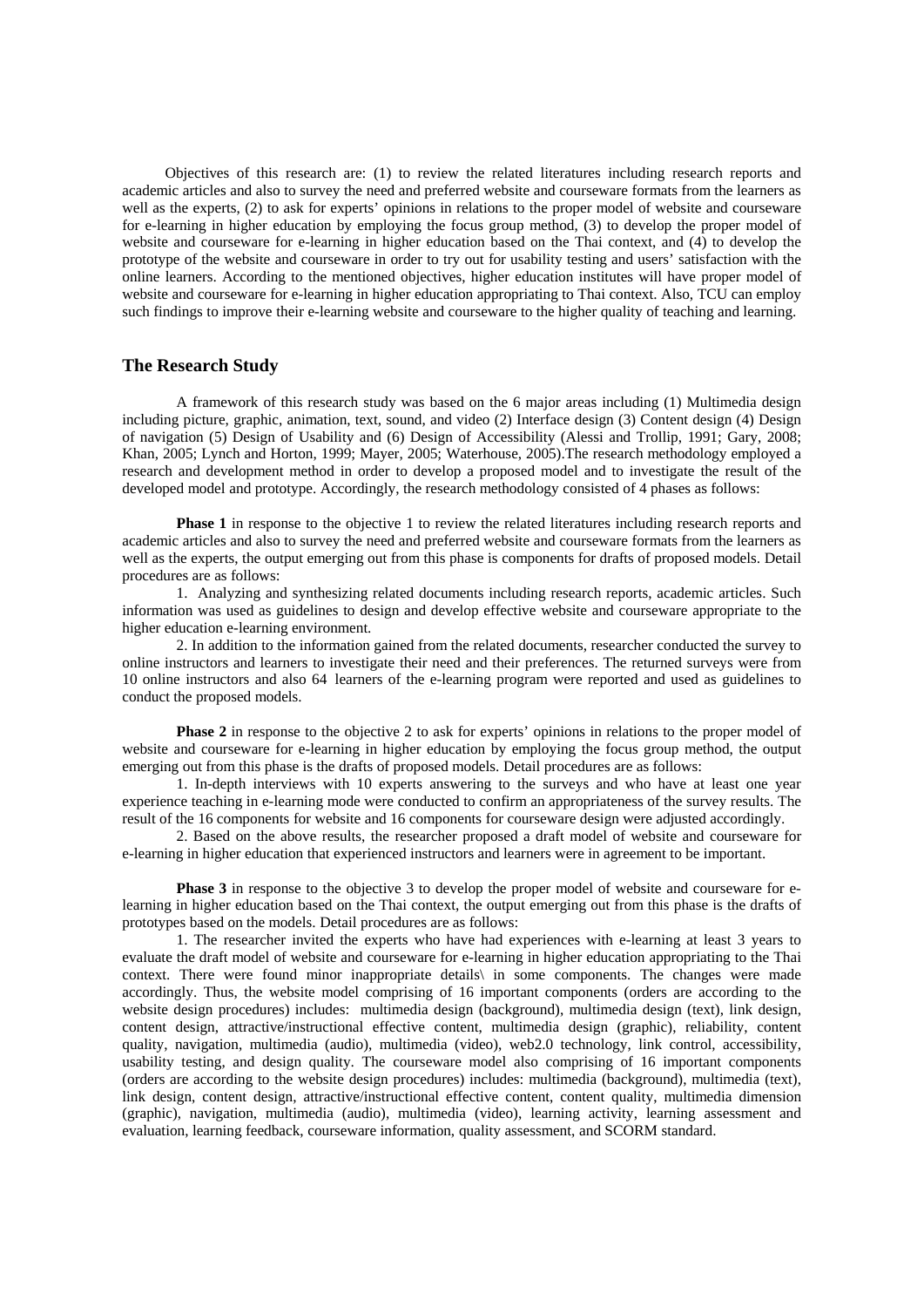2. The models of web design and courseware design were drafted and presented to the experts to brainstorm about the appropriateness of a position of each element on the page design and layout. The models then were revised based on the experts' comments.

**Phase 4** in response to the objective 4 to develop the prototype of the website and courseware in order to try out for usability testing and users' satisfaction with the online learners, the output emerging out from this phase is the proposed models. Detail procedures are as follows:

1. The prototypes designed in accordance to the proposed website and courseware design models for Thai higher education e-learning were conducted. Such prototypes were evaluated by the feedback from 50 retuned surveys of learners who are online instructors and learners in TCU project.

2. To guarantee that the prototypes were appropriate, the models and prototypes of website and courseware were last examined by the experts to guarantee that they were appropriate in terms of the components and element position to the higher education e-learning in Thailand.

3. Adjustment of the models and the prototypes were made according to the learners' comments, as well as experts' suggestions. Then, the proposed models of proper website and courseware for e-learning in Thai higher education were presented.

# **Findings**

 According to the proposed models of proper website and courseware for e-learning in higher education, four parts of findings were presented.

#### **Part 1: Analyzing and synthesizing of 68 related documents and 64 returned surveys**

 Documents included research reports and academic articles. Indeed, researchers collected research reports and academic articles related to the proper website and courseware design from the year 1995-2005. Sixty eight research reports/academic articles were found including 39 research reports/academic articles related to website design and 29 research reports/academic articles related to courseware design. Additionally, there were total of 64 learners of the e-learning professional program participating in the survey. 56% are male and 44% are female. The majority of learners aged between 41-50 (28%) and has held the master degree (66%). Most of them have a major in information technology (28%) while some of them majored in educational technology (17%) and engineering (8%). Most learners in this program work as a government officers (32%) lecturers in public and private institutes (28%) and full-time students (13%) respectively. Most of them have working experience for over 16 years (39%). All of them are currently joining TCU e-learning professional program consisting of 3 majors: 47% are in E-Learning Courseware Designer, 28% are in E-Learning Project Manager, and 20% are in E-Learning Instructor respectively.

#### **Part 2: Drafts of proposed models**

There were total of 10 experts participating in the survey. Half of them are male and another are female. All of them are government officers of OHEC who are responsible in teaching online courses in various programs, such as courseware production course, introduction to e-learning course, development of educational media by Mind Mapper course, development of educational media by MS Producer course, introduction to computer graphic course, and development of streaming media course.

**Website's components:** Based on the results from the three surveys, experts' in-depth interview, and experts' focus group, the proper model of website for higher education e-learning consisted of 16 components was proposed. Though, the components could be classified into 3 categories including multimedia design, content design, and interface design, the presented component orders were in accordance to the design procedures. Details of each component were reported as follows:

#### **1) Multimedia Design: Background**

The appropriate background for the instructional effectiveness was a light color background with dark color text. In fact, instructors and learners agreed that attractive background for the instructional effectiveness should use light white color theme for background with dark blue color or dark brown color for text. Also, the use of plain simple white background with black font would be appropriate most in the content area.

#### **2) Multimedia Design: Text**

The appropriate text for the instructional effectiveness should be easy to read. The attractive text for the instructional effectiveness should be Tahoma or Verdana. In other words, the text should be in san-serif type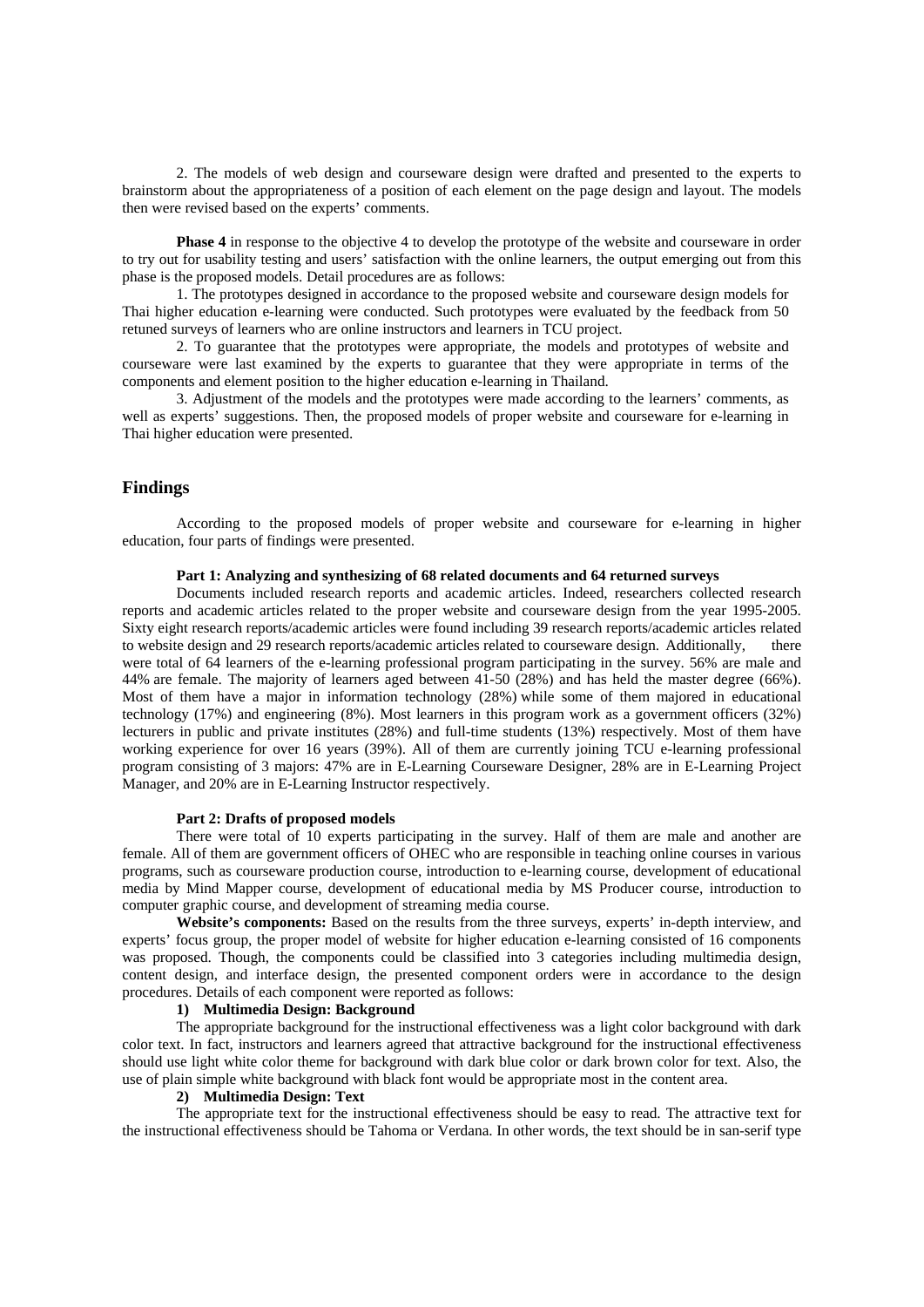which appropriate and easy to read on the computer screen. The size should be approximately 10-20 points depending on the text position on the screen.

#### **3) Interface Design: Links**

The appropriate links for the instructional effectiveness and attractiveness should include title name with clear clarify, links within a website, and a link back to the main page.

### **4) Content Design: Elements**

The appropriate content design for the instructional effectiveness should at least contain captioned graphic and video motion.

#### **5) Content Design: Format**

In order to gain learners' attractiveness and instructional effectiveness, content should be concise, updated, and chunked to help organize contents in appropriate categories.

#### **6) Multimedia Design: Graphics**

The appropriate graphics for the instructional effectiveness should be in line with the objectives as well as the content. The most attractive graphics for the instructional effectiveness was animated graphics.

#### **7) Content Design: Reliability**

The appropriate content reliability that had an impact to learners' attractiveness and effectiveness to the learning was to address web master contact information including name and e-mail address, recent updated date and time, and also to include related links relevance to the contents.

# **8) Content Design: Quality**

The appropriate and attractive content quality for the instructional effectiveness should present fact with no bias. Completeness of the content with referencing to the resource used should be provided.

# **9) Interface Design: Navigation**

The appropriate navigation for the instructional effectiveness should at least provide site structure of the website to help learners navigate the website. It should also provide alternative links for information searching with a link back to the main page consistently. Also, experts agreed that the navigation should indicate the progress made, so that learners know exactly where they are on the website without guessing. In other words, the use of bread crumbing feature should be in consideration.

#### **10) Multimedia Design: Audio**

The appropriate audio for the instructional effectiveness should be clear with appropriate intonation. Also, there should be an option for audio to turn on and off continually. The attractive audio for the instructional effectiveness should be an option for turn on and off a background audio.

#### **11) Multimedia Design: Video**

The appropriate video for the instructional effectiveness should be used as supplement media to the text and graphic rather than the core media. The video should also contain an option to turn on and off continually. The attractive video for the instructional effectiveness should be downloadable, embedded on the webpage, the embedded video size that not larger than 320x265pixel with an option linking to full screen page When asking about the video content, the learners agreed that the updated innovation related to the TCU project and organization would be most interesting to them.

#### **12) Interface Design: Web 2.0 as a supported tool**

The appropriate web 2.0 as a supported tool for web design for the instructional effectiveness included: (1) web application tools, such as blog and RSS feed, (2) communication tools, such as chat, instant message, desktop video conference, and podcast, (3) community tools, such as webboard, wiki, and other social networking tools, (4) file sharing tools, such as, photo sharing, video sharing, music sharing, and document sharing. Indeed, the attractive web 2.0 tool for the instructional effectiveness includes blog, chat/instant message, and wiki.

#### **13) Interface Design: Link control**

The appropriate link control for the instructional effectiveness and attractiveness included an easy to control with rapid content accessibility to the desired content and information.

#### **14) Interface Design: Accessibility**

The appropriate web accessibility for the instructional effectiveness and attractiveness includes easy to be accessible, and provided prompt interaction with the users.

#### **15) Interface Design: Usability testing**

The appropriate web usability for the instructional effectiveness includes the test of interface design (links should be emphasized), content design, and accessibility (accessible speed should be concerned). In fact, the attractive usability testing for the instructional effectiveness and attractiveness include easy to get to a desired contents with prompt assist or interaction to the users.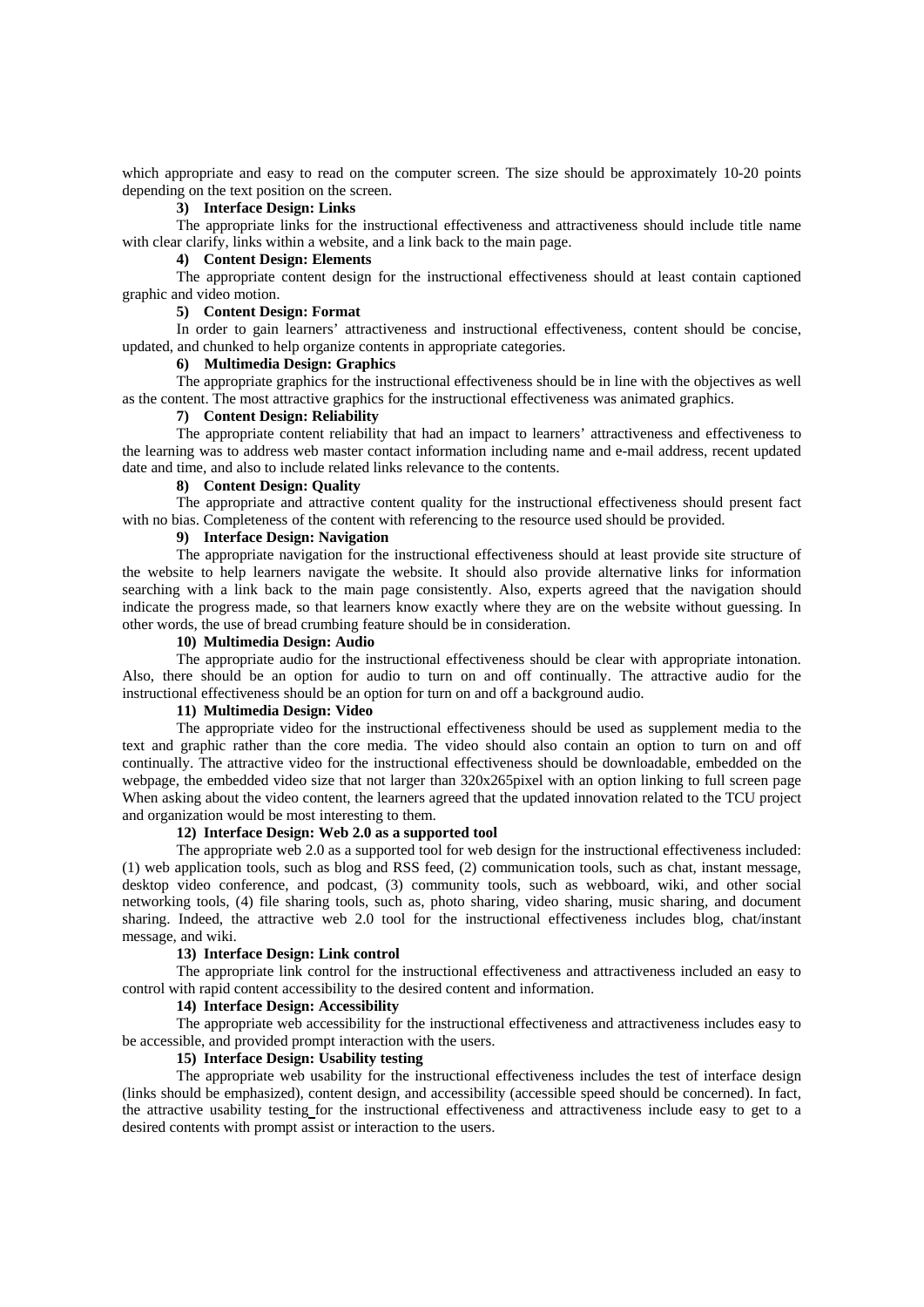#### **16) Interface Design: Quality**

The appropriate web design quality for the instructional effectiveness and attractiveness includes ability to get to a specific navigated content easily and precisely.

**Courseware's components:** based on the results from the three surveys, experts' in-depth interview, and experts' focus group, the proper model of courseware for higher education e-learning consists of 16 components was proposed. Though, the components could be classified into 3 categories including multimedia design, content design, and interface design, the presented component orders were in accordance to the design procedures. Details of each component were reported as follows:

### **1) Multimedia Design: Background**

The appropriate background for the instructional effectiveness should use light color background with dark color text. In fact, instructors and learners agreed that attractive background for the instructional effectiveness should use light white color theme for background with dark blue color. Also, the use of plain simple white background with black font would be appropriate most in the content area.

### **2) Multimedia Design: Text**

The appropriate text for the instructional effectiveness should be easy to read. The attractive text for the instructional effectiveness should be Tahoma or Verdana. In other words, the text should be in san-serif type which appropriate and easy to read on the computer screen. The size should be approximately 10-20 points depending on the text position.

### **3) Link Design**

The appropriate link design for the instructional effectiveness should include quick accessibility to the navigated content, easy to control links, and the control over instructional pathways. The most attractive link design for the instructional attractiveness and effectiveness was the prompt accessibility to the navigated content.

### **4) Content Design: Elements**

The appropriate content design for the instructional effectiveness and attractiveness should at least contain animated graphics for an emphasized/important content, as well as brief video for important evidences.

### **5) Content Design: Format**

In order to gain learners' attractiveness and instructional effectiveness, content should be chunked into a brief topic representing one concept for one content presentation. The presentation would be attractive to learners when content was in a well organized and a sequencing manner. When asking about the courseware learning method, learners preferred a courseware that could be recordable of learning process. In fact, learners preferred a courseware with recordable play and pause function that every time when they access to the courseware, they can continually see the content without starting over again at the beginning.

### **6) Content Design: Quality**

The appropriate content quality for the instructional effectiveness should be completeness and in line with objectives. The content should also be updated. The content quality for the instructional attractiveness and effectiveness should be well organized with linkages among contents, completed, and in line with objectives.

#### **7) Multimedia Design: Graphic**

The appropriate graphics for the instructional effectiveness should be in line with the objectives as well as the content. The most attractive graphics for the instructional effectiveness was animated graphics.

### **8) Interface Design: Navigation**

The appropriate navigation for the instructional effectiveness and attractiveness included consistent navigation icons/links. Also, the navigation should indicate the progress made and the current location must be shown so that learners know exactly where they are.

#### **9) Multimedia Design: Audio**

The appropriate audio for the instructional effectiveness should be clear, enthusiasm, and attractive with appropriate intonation. Also, there should be an option for audio to turn on and off narration continually. In fact, the most attractive audio for the instructional effectiveness should be an option for turn on and off a background audio, and a narration should be clear with appropriate and passionate tone.

#### **10) Multimedia Design: Video**

The appropriate video for the instructional effectiveness should be used as supplement media to the text and graphic rather than the core media. The attractive video for the instructional effectiveness should be downloadable. When asking about a preferred video type, instructors and learners agreed with a video used to enhance understanding of concepts in each topic.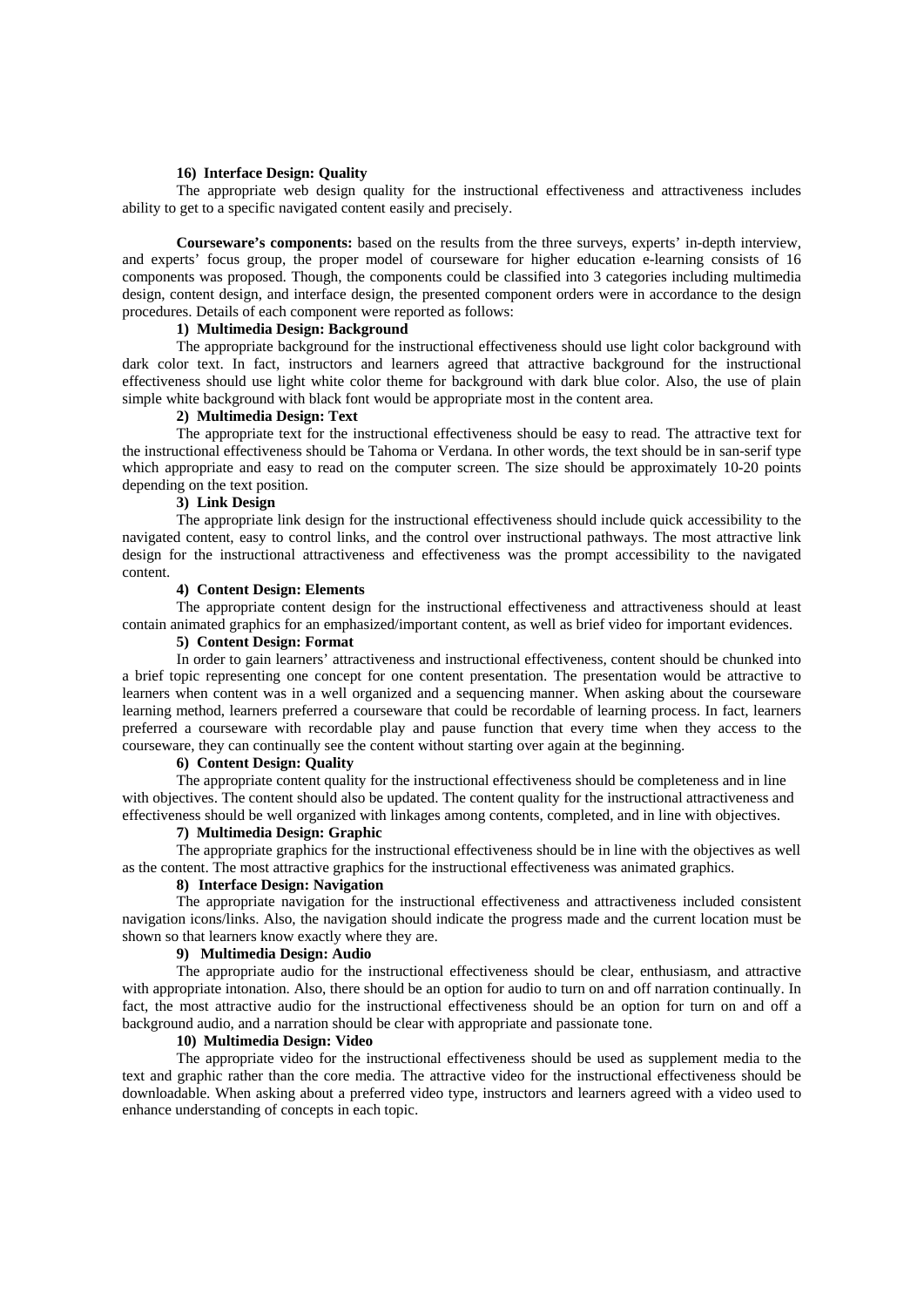#### **11) Content & Interface Design: Learning activity**

The appropriate learning activity for the instructional effectiveness was to provide an opportunity for learners' interaction. The attractive learning activity for the instructional effectiveness should be an activity emphasizing on learners' interaction, especially one with guided questions. Such questions would enhance learners' opportunity to exchange thoughts and ideas through the use of online communication tools, such as a webboard.

#### **12) Content & Interface Design: Learning assessment and evaluation**

The appropriate learning assessment and evaluation for the instructional effectiveness should be in line with the learning objectives. The attractive learning assessment and evaluation for the instructional effectiveness includes multiple choice questions with multiple chances to answering such questions, and also test scores should be presented promptly.

# **13) Content & Interface Design: Learning Feedback**

The appropriate feedback for the instructional effectiveness should be presented in the same screen with questions and answers. In fact, the attractive learning feedback for the instructional effectiveness should be included questions, answers, and feedback on the same screen and, should also provide answers after a few times attempt.

#### **14) Content Design: Information**

The appropriate information should be included at least course objectives that would enhance learners' instructional effectiveness and attractiveness to the courseware.

#### **15) Content Design: Assessment**

The appropriate quality assessment for the instructional effectiveness and attractiveness should be considered a courseware that goes in line with designed curriculum.

#### **16) Interface Design: SCORM Standard**

The appropriate SCORM standard for the instructional effectiveness should be considered a courseware that compatible with various Learning Management System (LMS) platforms. In order to gain learners' attractiveness regarding the SCORM standard, courseware should be adaptive which could be fitted to learners with different learning styles and personalities.



**Figure 1:** Website's components could be classified into 3 categories including multimedia design, content design, and website interface design



#### **Part 3: Drafts of prototypes based on the proposed models**

According to the summary of 16 components from the survey results and experts' in-depth interview, and information gained during the experts' focus group, it provided not only the summary of vital components, but also the proper design layout for webpage and courseware designs in higher education e-learning. Figure 3 shows the summary of proposed models for website design, while figure 6 shows summary of proposed model of courseware design, gained during the research project phases 1 and 2.

Additionally, based on the proper components and layout for webpage and courseware designs for higher education e-learning, draft prototypes were conducted in order to investigate levels of effectiveness and learners' satisfaction toward the prototypes. Result gained during this research phase 3 would be beneficial for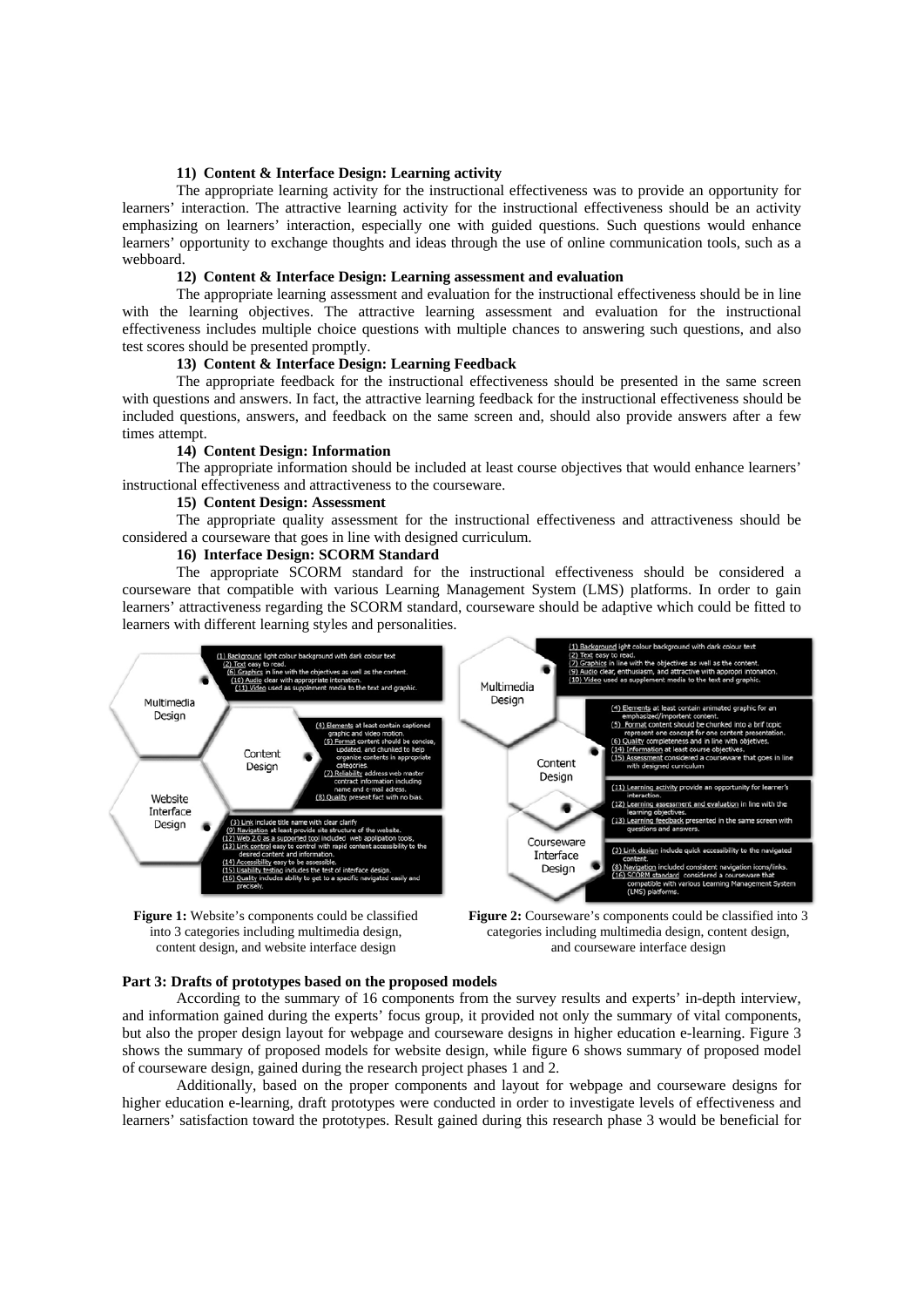the website and courseware developer to design and develop the proper website and courseware for higher education e-learning. Therefore, the screen capture with captioned numbers of the webpage prototype was presented in figure 4 and 5. While figure 4 presented the homepage for a project and/or an organization, figure 5 presented the course homepage. Also, figure 7 presented the screen capture of the courseware prototype.



**Figure 3:** Model of vital components with proper layout for webpage design for higher education e-learning (Components' number are captioned)





**Figure 4:** Prototype of homepage for a project **Figure 5:** Prototype of course homepage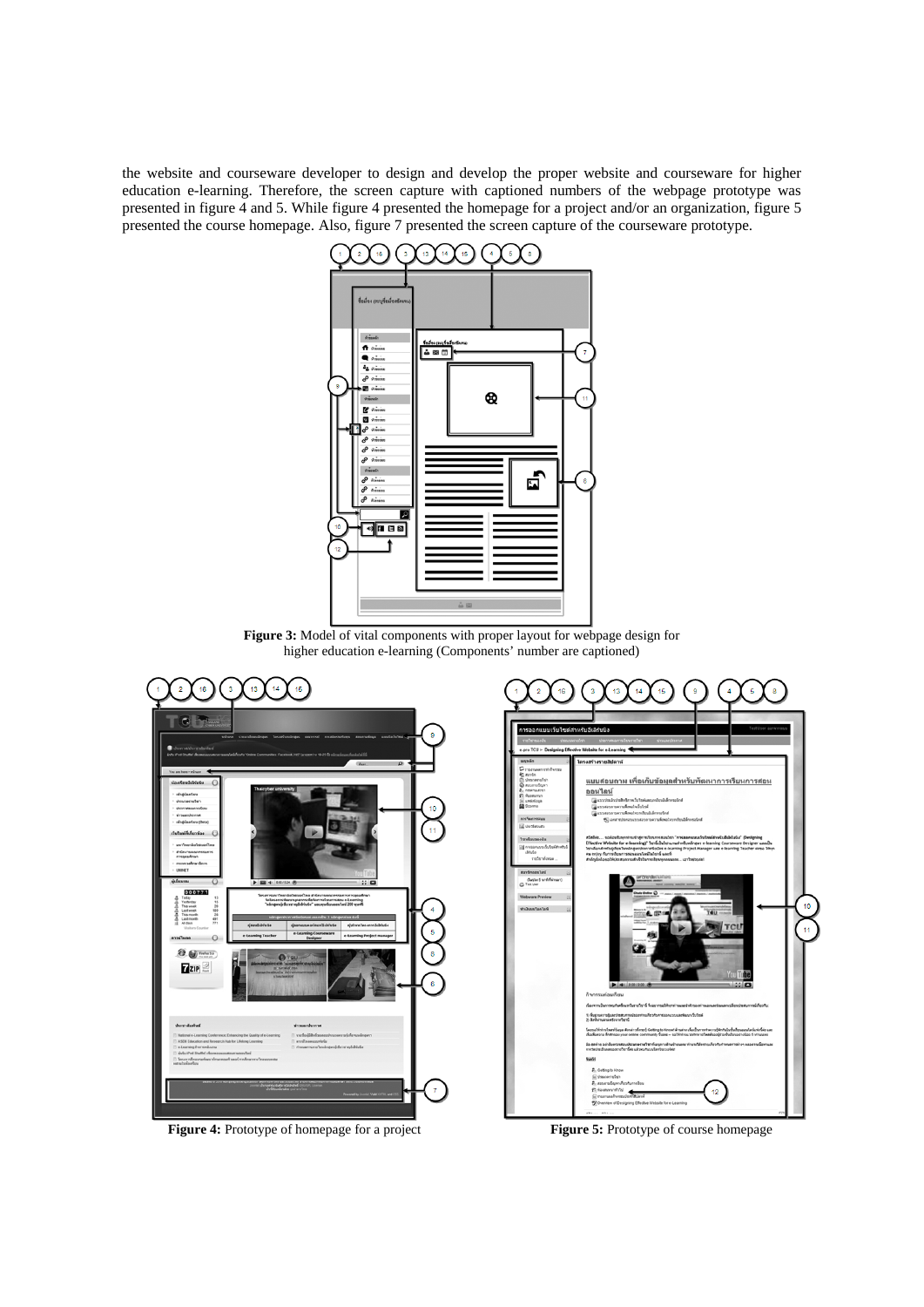

**Figure 6:** Model of vital components with proper layout for courseware design for higher education e-learning (Components' number are captioned)



**Figure 7:** Prototype of a courseware deign for higher education e-learning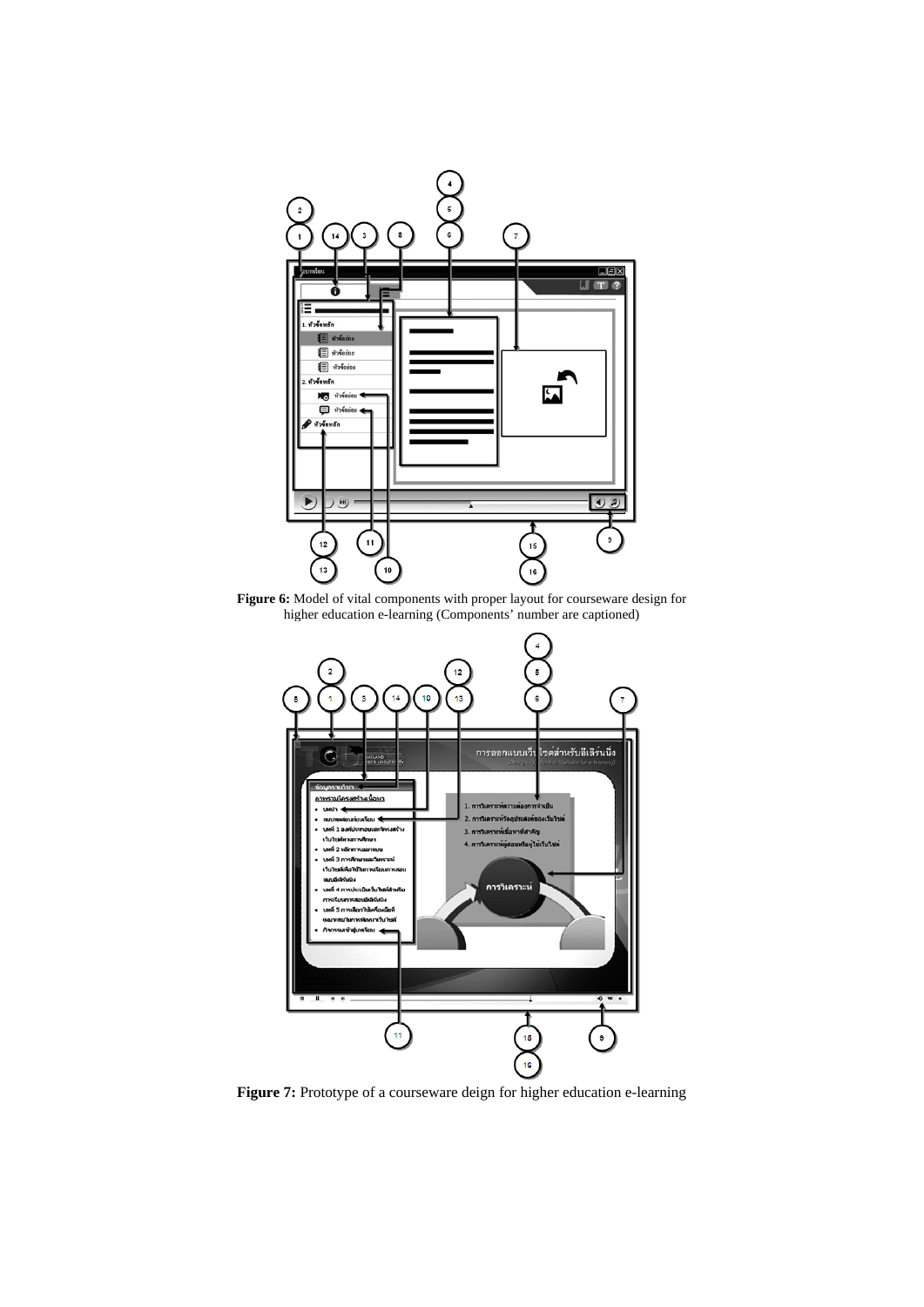#### **Part 4: The proposed models**

 In this section, the finding of effectiveness level of the proposed model of appropriate website and courseware for e-learning in higher education is presented. Also, the learners' satisfaction level toward the prototypes based on the proposed models of appropriate website and courseware for e-learning in higher education is also presented. The result found from the effectiveness of website and courseware for higher education e-learning was in high level (80% up). In fact, there were seven dimensions when considering the effectiveness of such website and courseware including: (1) multimedia design (7items) (2) interface design (13items) (3) content design (10items) (4) navigation design (21items) (5) usability (5items), and (6) accessibility (7items).

The result found from the learners' satisfaction toward the web design prototype was in high level ( $\overline{X}$  = 4.08, S.D. = .55). In fact, there were four dimensions when considering the learners' satisfaction toward the website prototype including webpage layout (ATT1), content design (ATT2), screen design (ATT3), and assessment design (ATT4). When considering into each dimension, the findings were found as follows: satisfaction toward the content design (ATT 2) had a highest mean ( $\bar{X} = 4.25$ , S.D. = .53), followed by satisfaction toward screen design (ATT 3) ( $\overline{X} = 4.08$ , S.D.= .53), and satisfaction toward webpage layout (ATT 1) ( $\overline{X}$  = 4.06, S.D.= .63) respectively. Figure 8 shows learners' satisfaction levels toward the webpage prototype. Besides, when considering the result found from the learners' satisfaction toward the courseware design prototype, the overall was in high level  $(\bar{X} = 4.08, S.D. = .58)$ . In fact, there were 8 dimensions when considering the learners' satisfaction toward the courseware prototype including introduction design (ATT1), content appropriateness (ATT2), language appropriateness (ATT3), instructional design (ATT4), multimedia design (ATT5), interactive design (ATT6), feedback design (ATT7), and courseware formats (ATT8). When considering into each dimension, the findings were found as follows: satisfaction toward the language appropriateness (ATT3) had a highest mean  $(\overline{X} = 4.28, S.D. = .50)$ , followed by satisfaction toward instructional design (ATT4) ( $\overline{X} = 4.26$ , S.D.= .61), and satisfaction toward multimedia design (ATT 5) ( $\overline{X} = 4.21$  S.D.= .62) respectively. Figure 9 shows levels of learners' satisfaction toward the courseware prototype.



**Figure 8** Levels of satisfaction of learners toward the webpage prototype

**Figure 9** Levels of satisfaction of learners toward the courseware prototype

### **Conclusions**

According to the need of one common proper model of website and courseware designs for higher education, institutions seeking to initiate e-learning program can apply as grounded guidelines. Also, in order to response to one of the TCU's missions that is to conduct a research and development of standards and quality assurance of Thai distance education, this research study aims to proposed research based design models of appropriate website and courseware for e-learning in higher education. Thus, to achieve such aim, four phases of research methodology were conducted: *Phase 1* was responded to the objective 1 reviewing the related literatures including research reports and academic articles and also to survey the need and preferred website and courseware formats from the learners as well as the experts, the output emerging out from this phase was